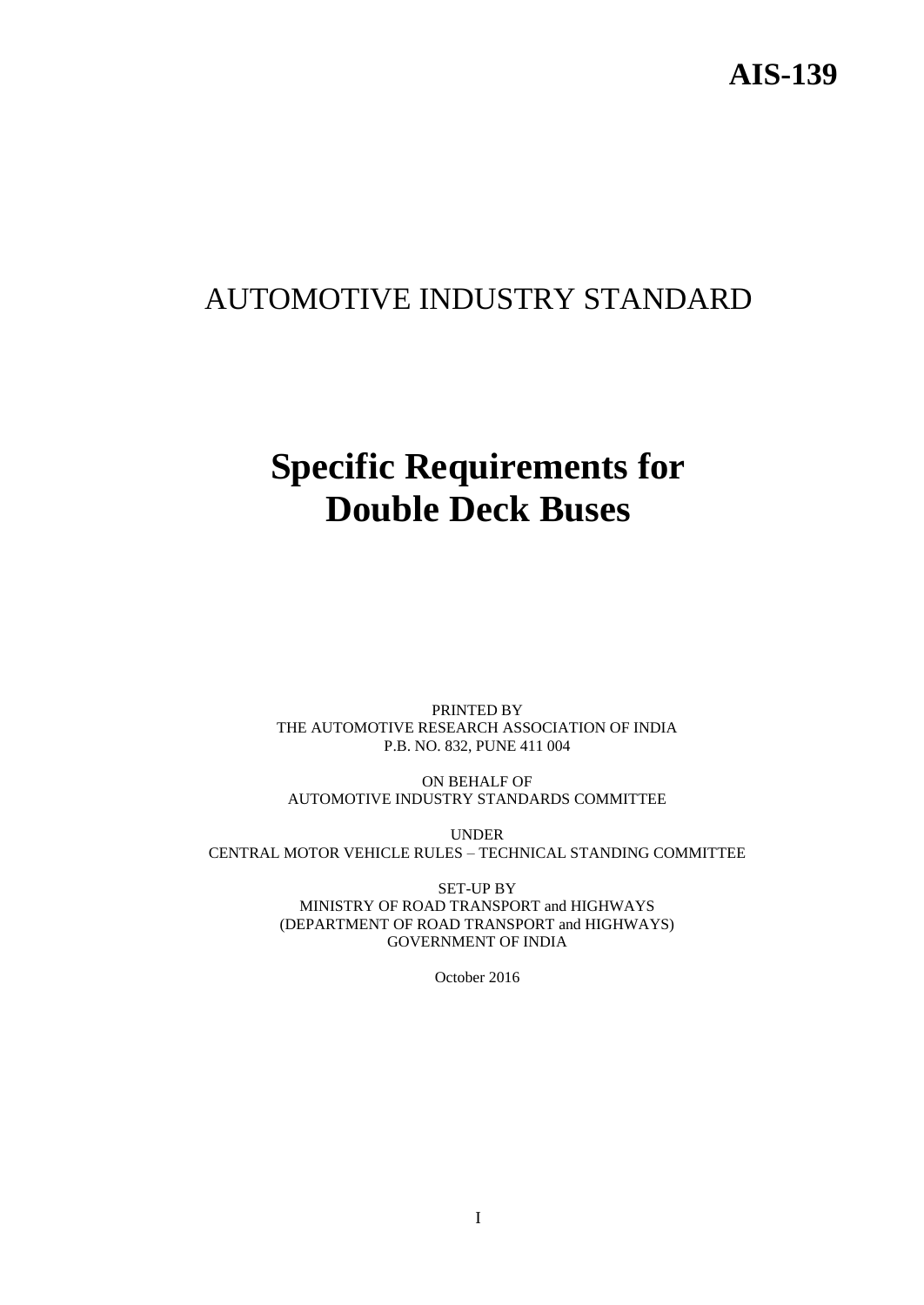| Sr. | Corrigenda Amendment | <b>Revision</b> | <b>Date</b> | Remark | Misc. |
|-----|----------------------|-----------------|-------------|--------|-------|
|     |                      |                 |             |        |       |
|     |                      |                 |             |        |       |
|     |                      |                 |             |        |       |
|     |                      |                 |             |        |       |
|     |                      |                 |             |        |       |
|     |                      |                 |             |        |       |
|     |                      |                 |             |        |       |
|     |                      |                 |             |        |       |
|     |                      |                 |             |        |       |
|     |                      |                 |             |        |       |
|     |                      |                 |             |        |       |

## **Status chart of the Standard to be used by the Purchaser for updating the record**

**General Remarks:**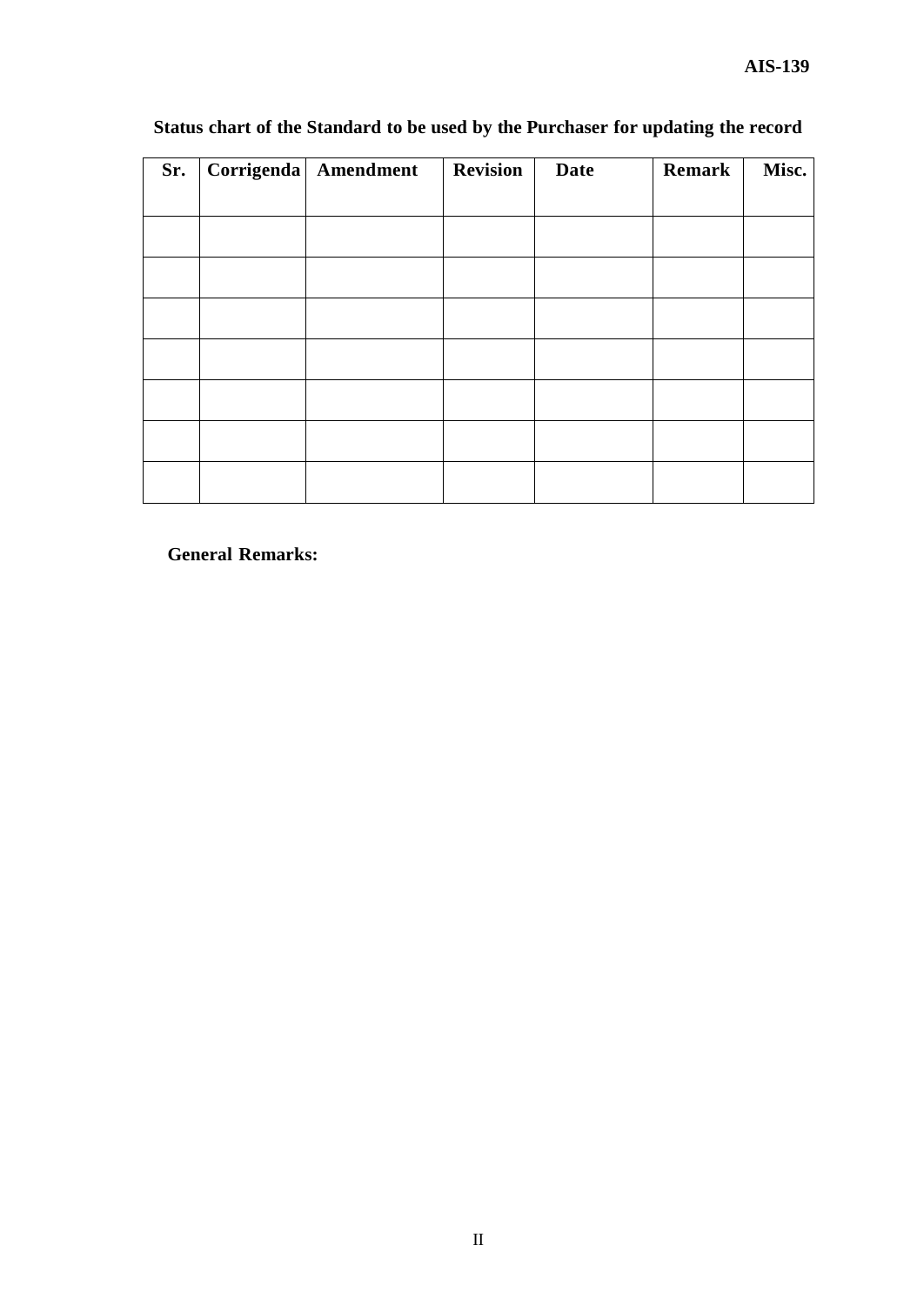#### **INTRODUCTION**

The Government of India felt the need for a permanent agency to expedite the publication of standards and development of test facilities in parallel when the work on the preparation of the standards is going on, as the development of improved safety critical parts can be undertaken only after the publication of the standard and commissioning of test facilities. To this end, the erstwhile Ministry of Surface Transport (MOST) has constituted a permanent Automotive Industry Standards Committee (AISC) vide order No.RT-11028/11/97-MVL dated September 15, 1997. The standards prepared by AISC will be approved by the permanent CMVR Technical Standing Committee (CTSC). After approval, the Automotive Research Association of India, (ARAI), Pune, being the Secretariat of the AIS Committee, has published this standard. For better dissemination of this information ARAI may publish this document on their Web site.

The Code of Practice for Bus Body Design and Approval, i.e. AIS-052 (Rev. 1) has been formulated and published. The testing and approval for body building of buses shall be in accordance with AIS-052 (Rev.1), which is under implementation. AIS-052 (Rev.1) has provided details about construction of buses suitable for seating and standee passengers. At the same time, there is need for framing guidelines for the construction of Double Deck Buses in India, especially for the safety and comfort of passengers traveling in Double Deck Buses. Presently some of the states have expressed interest to deploy Double Deck Buses for the purpose of tourism. In several countries there are many Double Deck Buses plying on the roads for tourism purposes as well as inter- city transportation. Under the circumstances, the 44th Automotive Industry Standards Committee (AISC) meeting held on 19th Dec. 2015, it was decided that suitable guidelines for Double Deck Buses be drawn as separate adjunct standard to cover the specific requirements for Double Deck Buses over and above the applicable requirements stipulated in the code of practice for bus body design and approval, i.e. AIS-052 (Rev. 1), as amended from time to time.

Involving all the concerned stakeholders, like associate members from SIAM, Test Agencies, Bus Body Builders and fleet operators, convenership was entrusted to CIRT to formulate the standard for Double Deck Buses and which would be considered as a special category.

Accordingly, a draft standard was prepared and put up in  $45<sup>th</sup>$  CMVR TSC meeting held on 20<sup>th</sup> Feb 2016 for deliberations. The committee deliberated and requested to present the status in the next meeting.

The AIS-139 Draft (DF1) was discussed in 1<sup>st</sup> meeting of AISC for Vehicles with GVW of more than 3.5 tonnes held at CIRT on 29<sup>th</sup> April 2016. The comments received on the standard were discussed and it was decided that necessary changes shall be incorporated in the finalized version of the standard. Further, the matter was put up to  $52<sup>nd</sup>$  meeting of AISC held on  $4<sup>th</sup>$  May 2016 at ARAI. CIRT was requested to send Draft (DF1) incorporating corrections to the AISC Secretariat in a week's time. Detailed presentation on finalized draft along with notification was presented to JS, MoRTH on 5th July 2016. Accordingly Finalized Draft was hosted on MoRTH and ARAI website for comments till 12<sup>th</sup> August 2016.

Finalized draft was presented in  $46<sup>th</sup>$  meeting of CMVR-TSC held at GARC Chennai, on 29<sup>th</sup> July 2016 and approved by committee.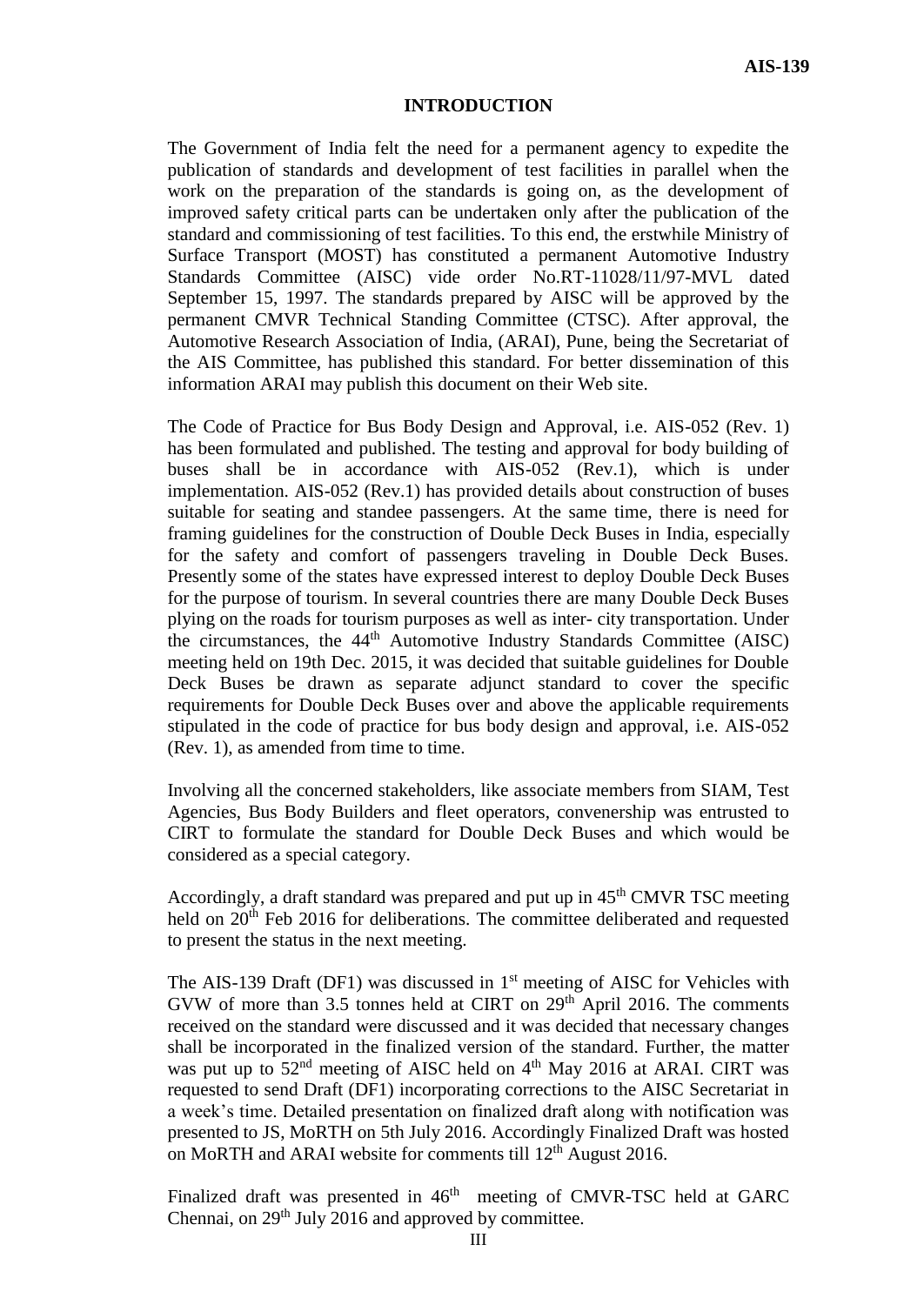The Composition/s of the AISC panel, Automotive Industry Standards Committee (AISC) for Vehicles with GVW of more than 3.5 tonnes and Permanent Automotive Industry Standards Committee (AISC) for Vehicles with GVW of less than 3.5 tonnes responsible for preparation of this standard are given in Annexure-II, III & IV respectively.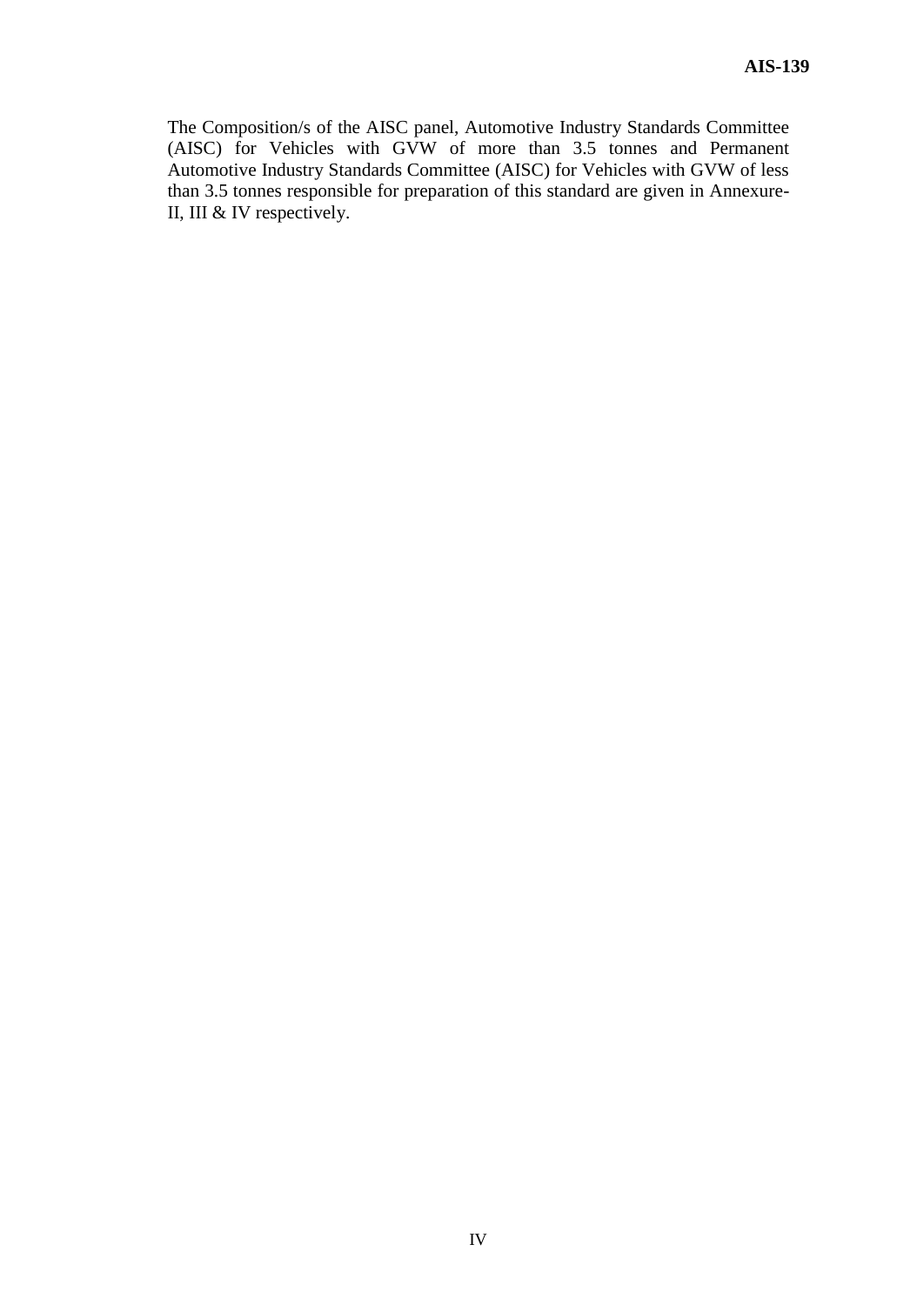| Clause. No. | <b>Contents</b>                                                                                                                |      |  |
|-------------|--------------------------------------------------------------------------------------------------------------------------------|------|--|
| 1.0         | Scope                                                                                                                          | 1/12 |  |
| 2.0         | Definitions                                                                                                                    | 1/12 |  |
| 3.0         | Categorization of Double Deck Buses                                                                                            |      |  |
| 4.0         | General Technical and Safety Requirements                                                                                      |      |  |
| 5.0         | Type Approval and COP Procedure                                                                                                |      |  |
| 6.0         | Checklist                                                                                                                      |      |  |
| Annex I     | Information on Technical Specifications Specific to<br><b>Double Deck Buses</b>                                                |      |  |
| Annex II    | Composition of AISC Panel on "Specific Requirements<br>for Double Deck Buses                                                   |      |  |
| Annex III   | Composition of Automotive Industry Standards<br>Committee (AISC) for Vehicles with GVW of more than<br>3.5 tonnes              |      |  |
| Annex IV    | Composition of Permanent Automotive<br>Industry<br>Standards Committee (AISC) for Vehicles with GVW of<br>less than 3.5 tonnes |      |  |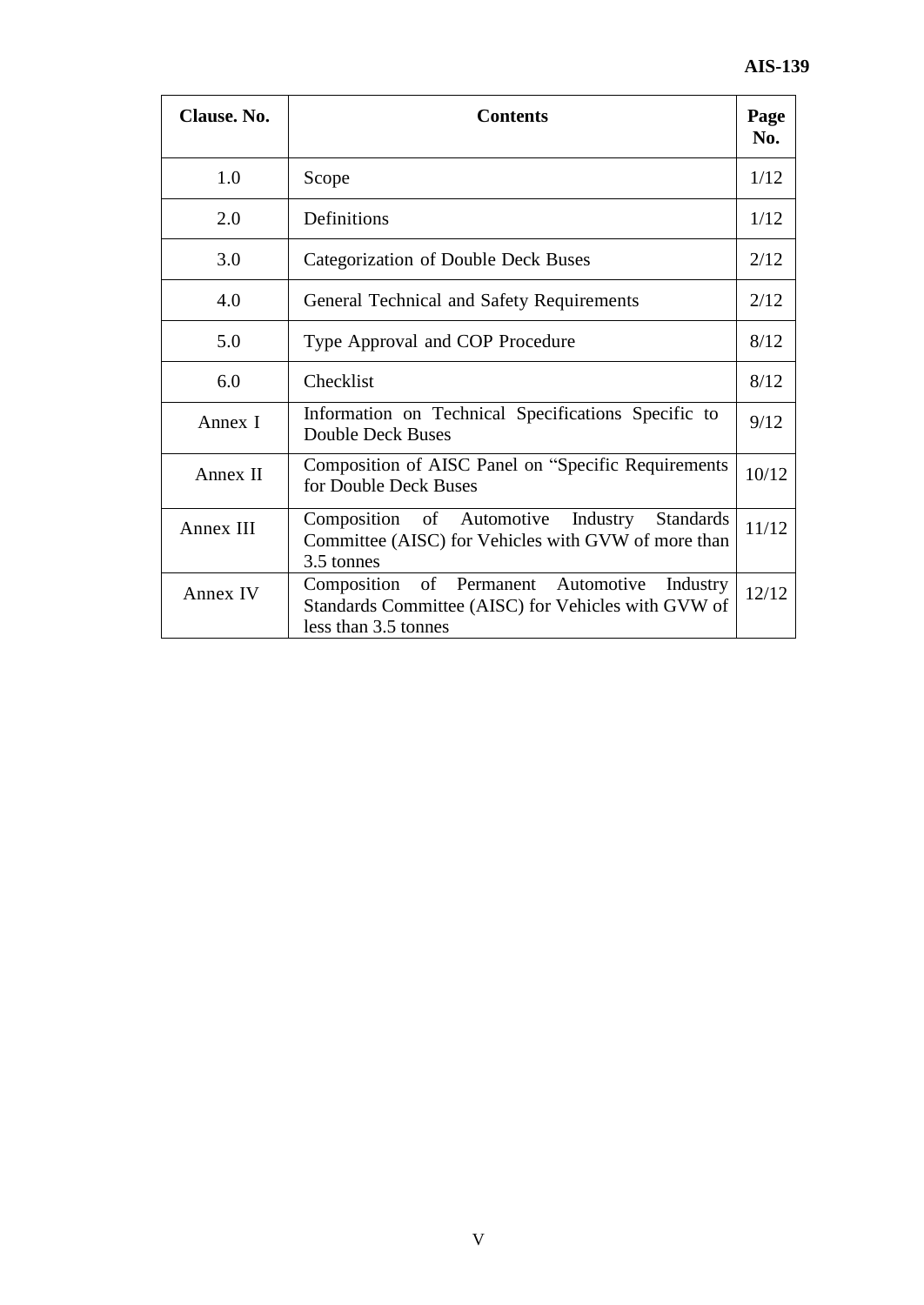## **SPECIFIC REQUIREMENTS OF DOUBLE DECK BUSES**

#### **1.0 SCOPE**

The standard lays down the Specific Requirements for Double Deck Buses over and above the requirements laid for buses in "AIS-052 (Rev.1), (as amended from time to time), - Code of Practice for Bus Body Design and Approval". This will apply to vehicles with equivalent seating capacity of 13 passengers and above excluding driver meant for Double Deck application. These requirements are being laid down for the following reasons.

- (i) To maximize safety and minimize severity of injuries.
- (ii) To take care of specific needs related to passengers travelling by Double Deck Buses.
- (iii) To provide higher capacity buses to enhance the efficiency and effectiveness of passenger transport.

#### 1.1 **REFERENCES**

- 1.1.1 AIS-052 (Rev. 1), as amended from time to time, Code of Practice for Bus Body Design & Approval
- 1.1.2 AIS-023 Automotive Vehicles Seats, their Anchorages and Head Restraints for Passenger Vehicles of Categories M2, M3 & Goods Vehicles of Category N – Specifications
- 1.1.3 ECE R107 Uniform provisions concerning the approval of category M2 or M3 vehicles with regard to their general construction

## **2.0 DEFINITIONS**

In addition to those mentioned in AIS-052 (Rev.1), as amended from time to time.

- 2.1 **"Low Floor Vehicle"** means a vehicle in which at least 35 percent of the area available for standing passengers (or in its forward section in the case of articulated vehicles, or in its lower deck in the case of Double Deck vehicles) forms an area without steps and includes access to at least one service door.
- 2.2 **"Double Deck Vehicle"** means a vehicle where the provided spaces for passengers are arranged, at least in one part, in two superimposed levels and spaces for standing passengers are not provided in the upper deck.
- 2.3 **"Double Deck Articulated Vehicle"** means a vehicle which consists of two or more rigid sections which articulate relative to one another; the passenger compartments of each section intercommunicate on at least one deck so that passengers can move freely between them; the rigid sections are permanently connected so that they can only be separated by an operation involving facilities which are normally only found in a workshop.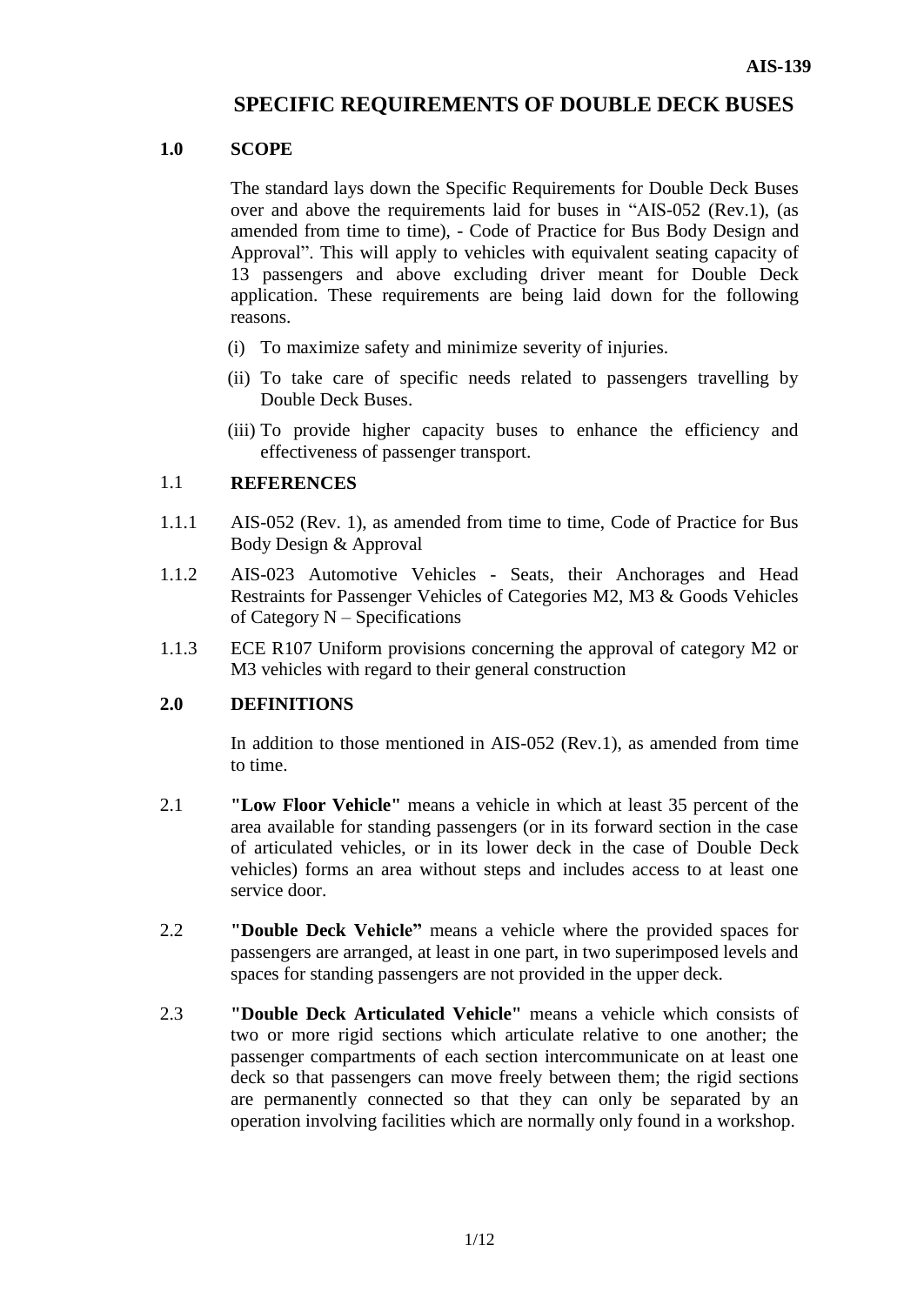- 2.4 **"Vehicle without roof"** means a vehicle without roof over all or part of its deck. In the case of a Double Deck vehicle this shall be the upper deck. Space for standing passengers shall not be provided on any deck without roof, independently of the type of vehicle.
- 2.5 **"Intercommunication staircase"** means a staircase which allows communication between the upper and lower decks.
- 2.6 **"Half staircase"** is a staircase from the upper deck which terminates in an emergency door.

#### **3.0 CATEGORISATION OF DOUBLE DECK BUSES**

Double Deck Buses are special purpose buses which are designed and constructed specially for seated on both deck (lower & upper) and optionally standee passengers on lower deck. Double Deck Buses shall be basically of category "Type IV" as per clause No. 2.0 of AIS-052 (Rev.1), as amended from time to time.

| <b>Special</b><br>Type as per<br><b>Bus Code</b> | <b>Type of</b><br><b>Structure</b>         | <b>Basic requirements</b><br>as per Bus Code<br>AIS-052 (Rev.1),<br>(amended from time<br>to time) | <b>Roof Structure</b> |  |
|--------------------------------------------------|--------------------------------------------|----------------------------------------------------------------------------------------------------|-----------------------|--|
|                                                  | Double Deck                                | Type I                                                                                             | With roof             |  |
|                                                  | <b>Buses</b>                               |                                                                                                    | Without roof          |  |
|                                                  |                                            | Type II                                                                                            | With roof             |  |
|                                                  |                                            | Type III                                                                                           |                       |  |
| Type IV                                          | Double Deck<br>Articulated<br><b>Buses</b> |                                                                                                    | With roof             |  |
|                                                  |                                            | Type I                                                                                             | Without roof          |  |
|                                                  |                                            | Type II                                                                                            |                       |  |
|                                                  |                                            | Type III                                                                                           | With roof             |  |

Double Deck Buses can be of following configuration

Illustration: Double Deck Bus Type IV/Type I Roof Type: Means Double Deck Bus complying to the specialized requirements of category Type IV and complying to the general requirement of category Type I and having roof structure.

#### **4.0 GENERAL, TECHNICAL AND SAFETY REQUIREMENTS**

All the general and technical requirements shall be as described and stipulated in Bus Body Code AIS-052 (Rev. 1), as amended from time to time. Provided that following specific requirements applicable to Double Deck Buses have been complied.

#### **4.1 Number of Service Doors**

4.1.1 In case of Double Deck Bus there shall be two service doors on lower deck.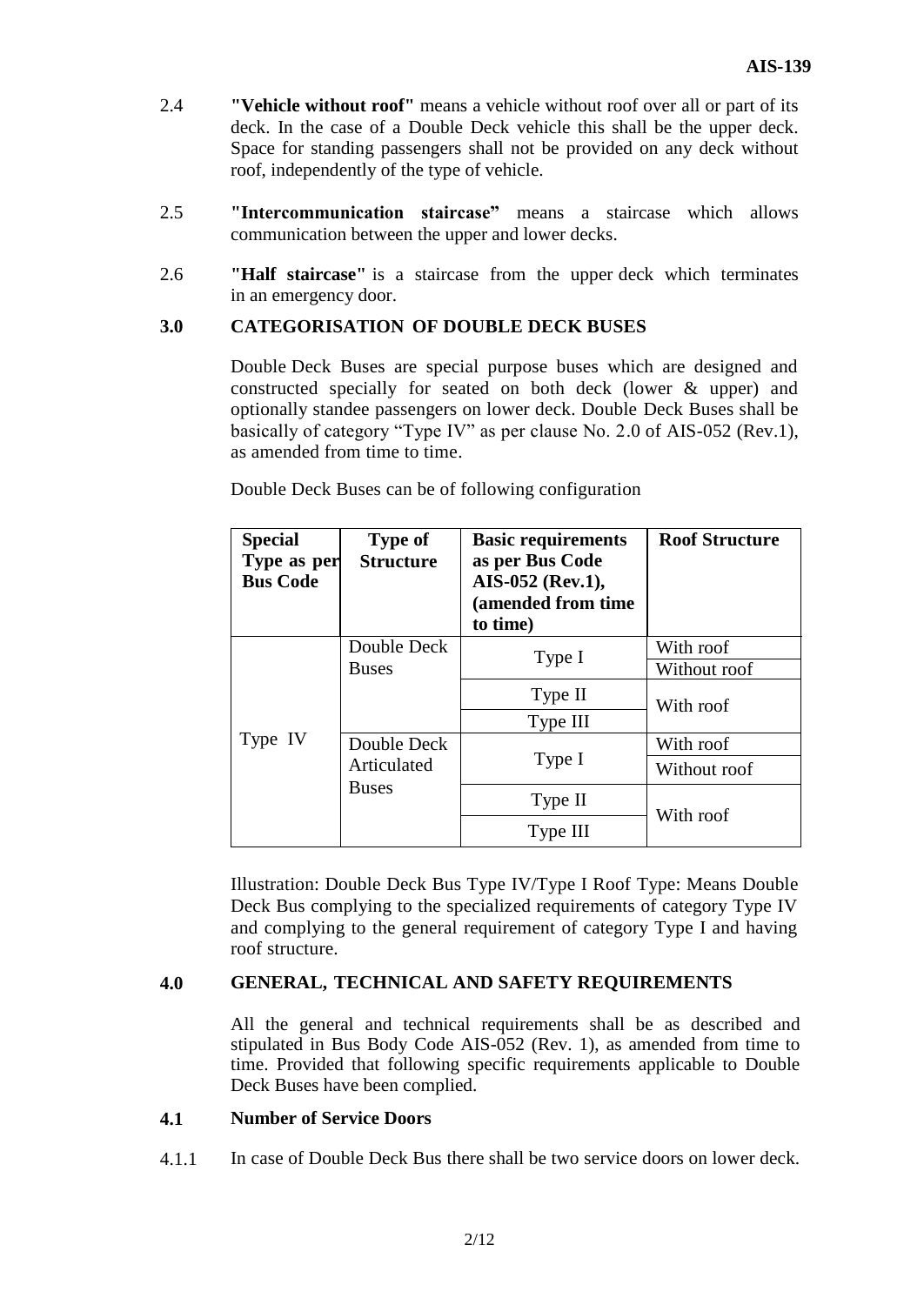#### **4.2 Emergency Exits**

- 4.2.1 In case of Double Deck Buses minimum two emergency exits shall be provided for upper deck as well as lower deck other than escape hatches.
- 4.2.2 Each intercommunication staircase shall be considered to be an exit from the upper deck of a Double Deck vehicle.
- 4.2.3 All persons accommodated in the lower deck of a Double Deck vehicle shall, in an emergency situation, have access to the exterior of the vehicle without having to enter the upper deck.
- 4.2.4 The upper deck gangway of a Double Deck vehicle shall be connected by one or more intercommunication staircases to the access passageway of a service door or to the lower deck gangway within 3 m of a service door:
- 4.2.4.1 At least one and one-half staircases shall be provided in the case of vehicles of Type I category.
- 4.2.5 In the case of a vehicle without a roof, the exits on the deck without a roof shall be such as to fulfill those prescriptions that are not incompatible with the absence of the roof.

#### **4.3 Intercommunication Staircase of a Double Deck Bus**

4.3.1 The minimum width of any intercommunication staircase shall be so designed as to permit the free passage of the single door access template as defined in Figure1 given below. The panel shall be moved starting from the gangway of the lower deck up to the last step, in the probable direction of motion of a person using the staircase.



4.3.2 Inter communication staircases shall be so designed, that, during heavy braking of the vehicle moving in the forward direction, there is no danger of a passenger being projected downwards.

> This requirement is considered to be fulfilled if at least one of the following conditions is met:

- 4.3.2.1 No part of the staircase is forward descending;
- 4.3.2.2 The staircase is equipped with guards or a similar provision;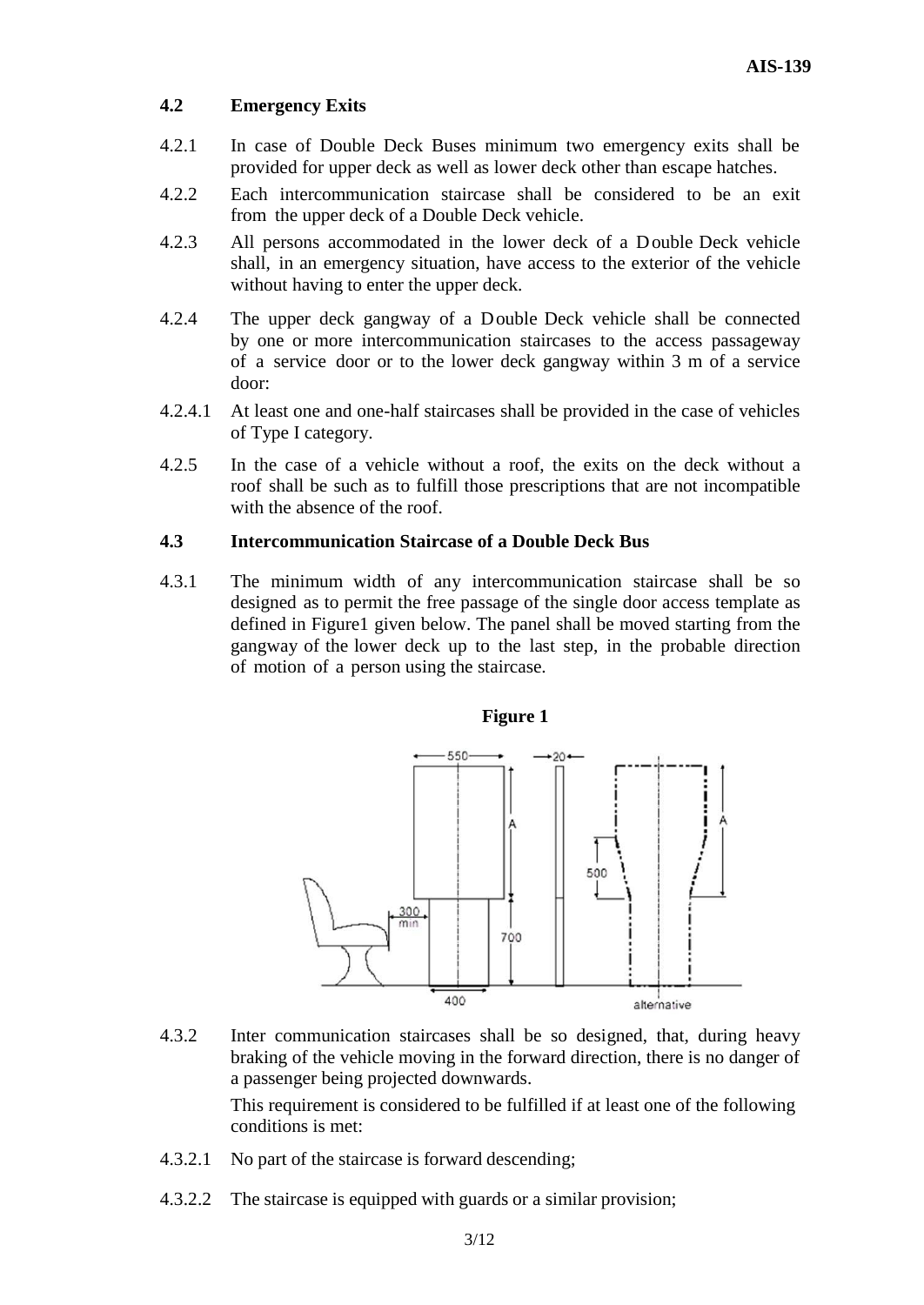- 4.3.2.3 There is an automatic device in the upper part of the staircase which prevents the use of the staircase when the vehicle is in motion; this device shall be easily operable in an emergency.
- 4.3.2.4 It shall be verified, by use of the cylinder defined at clause 2.2.6.2 of AIS-052 (Rev.1), as amended time to time, that access conditions from the gangways (upper and lower) to the staircase are adequate.

#### **4.4 Escape Hatches**

4.4.1 In the case of Double Deck Buses, escape hatches to be provided as described in Bus Body Code AIS-052 (Rev. 1), as amended time to time. However in case of buses without roof there is no need of providing escape hatches.

#### **4.5 Gangway**

4.5.1 The gangway(s) of a vehicle shall be so designed and constructed as to permit the free passage of a gauging device consisting of two co-axial cylinders with an inverted truncated cone interposed between them, the gauging device having the dimensions shown in Figure 2.

> The gauging device may come into contact with strap hangers, if fitted, or other flexible objects such as seat belt components and move them easily away.

> In vehicles of Type I, the gauging device according to, Figure 2 shall not come into contact with any monitor or display device mounted from the ceiling above the gangway.

> In vehicles of Type II and Type III, the gauging device according to Figure 2 may come into contact with any monitor or display device mounted from the ceiling above the gangway provided the maximum force necessary to move any such monitor or display device out of the way, when applying the gauging device along the gangway in both directions, does not exceed 20 Newton. After being moved out of the way, the monitor or display device shall remain in the retracted position.

- 4.5.2 Forward limitation of the gangway (dimensions in mm)
- 4.5.2.1 If there is no exit forward of a seat or row of seats
- 4.5.2.2 In the case of forward-facing seats, the front edge of the cylindrical gauge defined in paragraph 4.5.1. above shall reach at least until the transverse vertical plane tangential to the foremost point of the foremost front row seat back and be retained in that position. From this plane, it shall be possible to move the panel shown in, Figure 3, in such a way that starting from the contact position with the cylindrical gauge, the panel side facing the exterior of the vehicle is displaced forwards a distance of 660 mm.
- 4.5.2.3 In the case of sideways facing seats, the forward part of the cylindrical gauge shall reach at least the transversal plane which coincides with a vertical plane passing through the centre of the forward seat (Figure 3).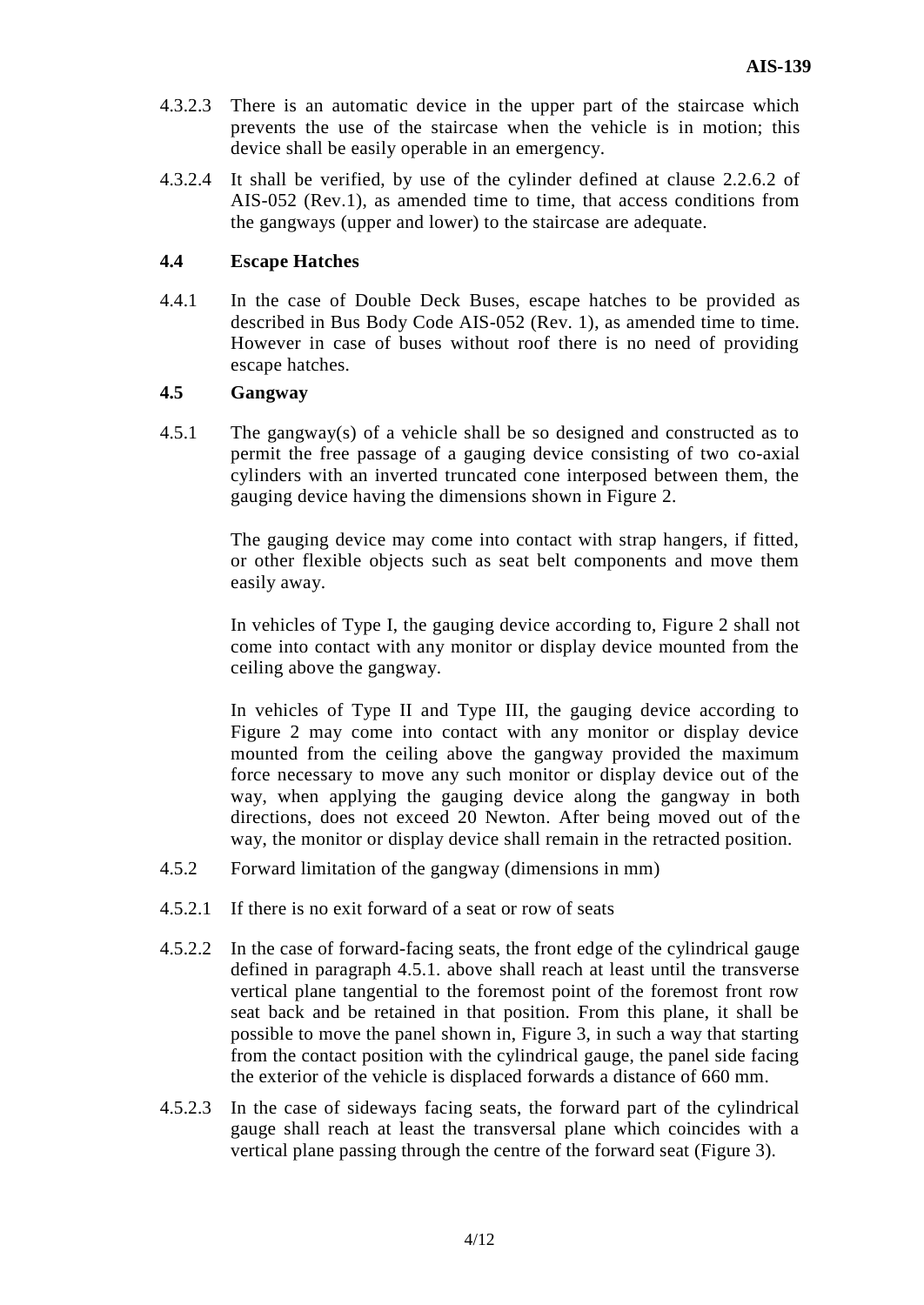4.5.2.4 In the case of rearward facing seats, the forward part of the cylindrical gauge shall reach at least the transverse vertical plane tangential to the face of the seat cushions of the forward row or seat (Figure 3).



| <b>Type of</b><br><b>buses</b> |           | <b>Diameter</b><br>of the<br>upper<br>cylinder<br>$(C)$ (mm) | <b>Diameter</b><br>of the<br>lower<br>cylinder<br>$(A)$ (mm) | Height of<br>upper<br>cylinder<br>$(B)$ (mm) | <b>Overall</b><br><b>Internal</b><br>height<br>$(H)$ (mm) | <b>Height</b> of<br>Lower<br><b>Cylinder</b><br>$(\mathbf{mm})$ |
|--------------------------------|-----------|--------------------------------------------------------------|--------------------------------------------------------------|----------------------------------------------|-----------------------------------------------------------|-----------------------------------------------------------------|
| I                              | LD        | 550                                                          | $450^2$                                                      | 500                                          | $1,800^4$                                                 | 1,020 <sup>4</sup>                                              |
|                                | <b>UD</b> | 550                                                          | $450^2$                                                      | 500                                          | 1,680                                                     | 900                                                             |
| $_{\rm II}$                    | LD        | 550                                                          | 350                                                          | 500                                          | $1,800^4$                                                 | 1,020 <sup>1</sup>                                              |
|                                | <b>UD</b> | 550                                                          | 350                                                          | 500                                          | 1,680                                                     | 900                                                             |
|                                | LD        | 450                                                          | $300^3$                                                      | 500                                          | $1,800^4$                                                 | 1,020 <sup>4</sup>                                              |
| Ш                              | UD        | 450                                                          | $300^{3}$                                                    | 500                                          | 1,680                                                     | 900                                                             |

1. The height of the upper cylinder and herewith the overall height may be reduced by 100 mm in any part of the gangway to the rear of:

- (a) A transverse plane situated 1.5 m forward of the centre line of the rear axle (foremost rear axle in the case of vehicles with more than one rear axle), and
- (b) A transverse vertical plane situated at the rear edge of the service door or of the rearmost service door if there are more than one service door.
- 2. The diameter of the lower cylinder may be reduced from 450 mm to 400 mm in any part of the gangway to the rear of the most forward of the following two planes:
	- (a) A transverse vertical plane situated 1.5 m forward of the centre line of the rear axle (foremost rear axle in the case of vehicles with more than one rear axle); and
	- (b) A transverse vertical plane situated at the rear edge of the rearmost service door in between the axles. For the purpose of the above, each rigid section of an articulated vehicle shall be considered separately.
- 3. 220 mm in the case of laterally movable seats.
- 4. The overall height of the gauging device may be reduced (by reducing the height of the lower cylinder):
	- (a) From 1,800 mm to 1,680 mm in any part of the gangway of the lower deck to the rear of a transverse vertical plane situated 1,500 mm forward to the centre of the rear axle (foremost rear axle in the case of vehicles with more than one rear axle);
	- (b) From 1,800 mm to 1,770 mm in the case of a service door which is situated forward the front axle in any part of the gangway situated between two transverse vertical planes situated 800 mm forwards and behind the centre line of the front axle.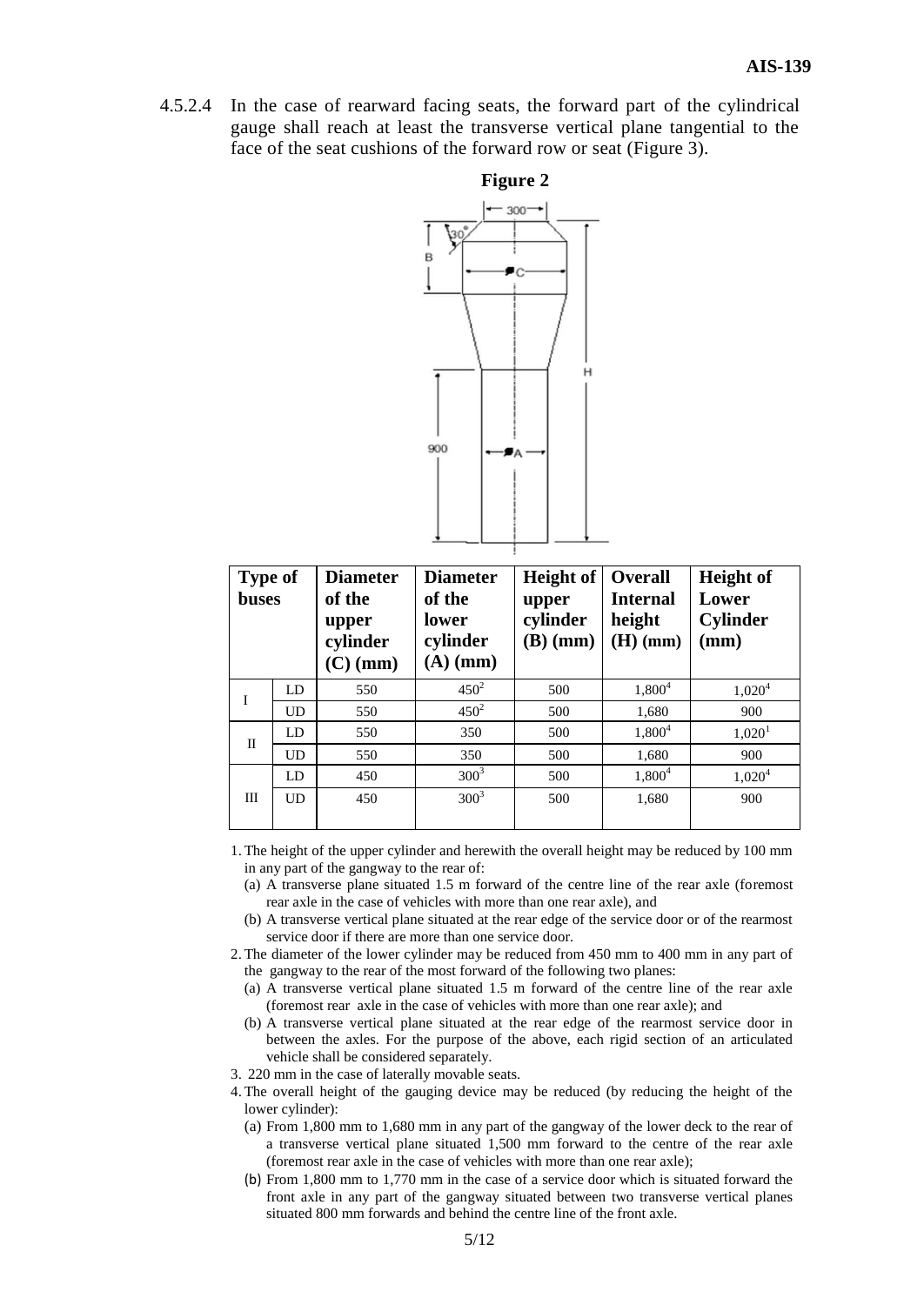

**Figure 3: Forward limitation of the gangway** (*dimensionsin mm*)

- 4.5.3 On vehicles of Type III the seats on one side or on both sides of the gangway may be movable laterally, it being then possible to reduce the width of the gangway to a figure corresponding to a lower cylinder diameter of 220 mm, on condition that the operation of a control on each seat, readily accessible to a person standing in the gangway, shall be sufficient to cause the seat to return easily and, if possible, automatically, even when it is loaded, to the position corresponding to a minimum width of 300 mm.
- 4.5.4 On articulated vehicles, the gauging device defined in paragraph 4.5.1. above shall be able to pass unobstructed through the articulated section on any deck where the two sections permit through passage by passengers. No part of the soft covering of that section, including parts of bellows, shall project into the gangway.
- 4.5.5 Steps may be fitted in the gangways. The width of such steps shall not be less than the width of the gangway at the top of the steps.
- 4.5.6 Folding seats allowing passengers to sit in the gangway shall not be permitted. Folding seats shall, however, be permitted in other areas of the vehicle so long as they do not obstruct the passage down the gangway of the gangway test gauge when in the open (seating) position.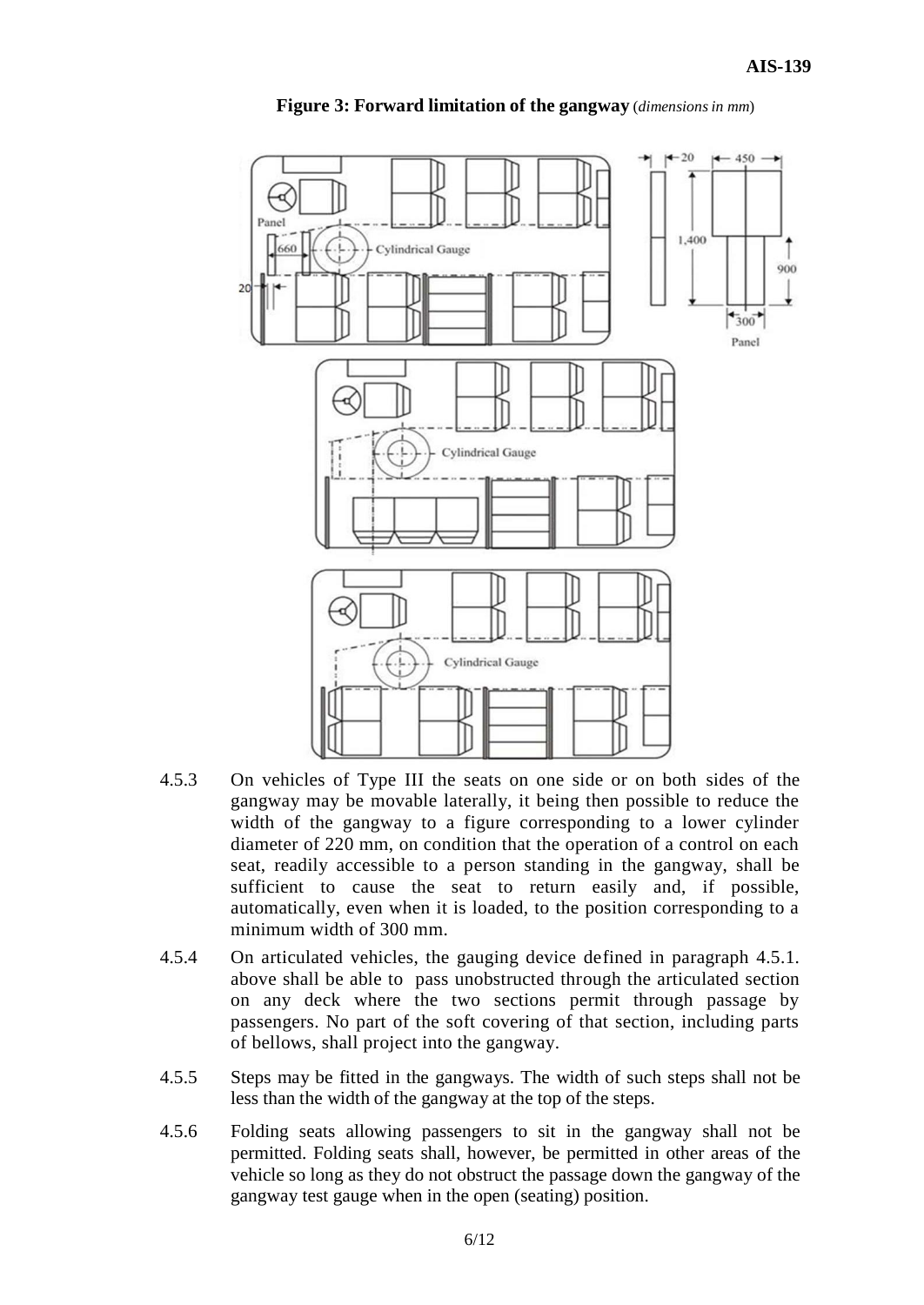- 4.5.7 Laterally-sliding seats which in one position encroach on the gangway shall not be permitted except on vehicles of Type III and subject to the conditions prescribed in paragraph 4.5.3. above.
- 4.5.8 The surface of gangways shall be slip-resistant.
- 4.5.9 Slope of gangway

The slope of the gangway shall be applicable as per AIS-052 (Rev.1), as amended from time to time.

#### **4.6 Handrails or handholds for intercommunication staircases in Double Deck Buses**

- 4.6.1 Suitable handrails or handholds shall be provided at each side of all intercommunication staircases. These shall be positioned between 800 mm and 1,100 mm above the tread edge of each step.
- 4.6.2 The handrails and/or handholds to be provided shall be such that they include a grasping point available to a person standing on the lower or upper deck adjacent to the intercommunication staircase, and at any of the successive steps. Such points shall be situated vertically between 800 mm and 1,100 mm above the lower deck or each above the surface of each step.
- 4.6.3 For the position appropriate to a person standing on the lower deck, not more than 400 mm inwards from the outer edge of the first step.
- 4.6.4 For the position appropriate to a particular step, not outwards from the outer edge of the step considered, and not more than 600 mm inwards from the same edge.

#### **4.7 Guarding of Step wells for upper deck**

- 4.7.1 On the upper deck of a Double Deck vehicle, the intercommunication staircase well shall be protected by an enclosed guard having a minimum height of 800 mm measured from the floor. The lower edge of the guard shall not be more than 100 mm from the floor.
- 4.7.2 The front windscreen ahead of passengers occupying upper deck front seats of a double-deck vehicle shall be provided with a padded guard. The higher edge of that protection shall be situated vertically between 800 mm and 900 mm above the floor where the passenger's feet rest.
- 4.7.3 The riser of each step in an intercommunication staircase of a Double Deck vehicle shall be closed.

#### **4.8 Free Height and intrusion over seating position**

4.8.1 In case of Double Deck Buses free height over seating position for upper deck shall be 850 mm.

#### **4.9 Fire Extinguisher**

4.9.1 In case of double deck for upper deck as well as lower deck: Minimum two nos. of fire extinguishers shall be provided - Minimum capacity shall be 2kg. - Total capacity shall be 10 kg.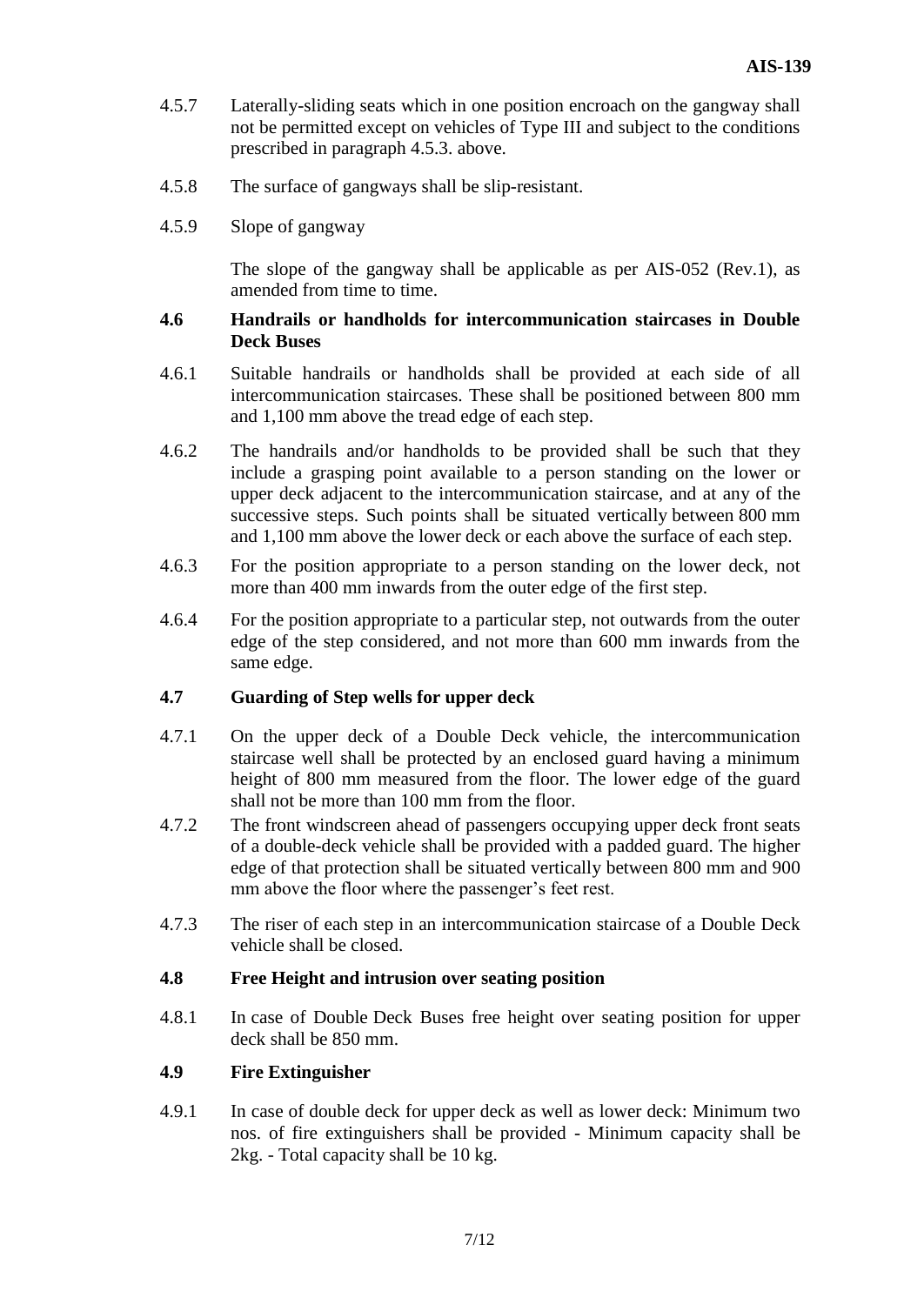## **4.10 Passenger Compartment Lighting**

- 4.10.1 In the case of a Double Deck vehicle without a roof, at least one lighting device shall be provided as near as practicable to the top of every staircase.
- 4.10.2 Adequate lighting arrangement shall be provided for clear visibility on the floor (Gangway and seat row area) for passenger movement.

#### **4.11 Vision and Communication Aid**

In the case of a vehicle without a roof, the driver shall be provided with a visual means, such as a mirror, periscope or video camera/monitor, to enable the behavior of passengers in the area without a roof to be observed. In addition, an intercommunication system shall be provided to enable the driver to communicate with these passengers.

#### **4.12 Passenger protection in case of upper deck without roof shall have**

- 4.12.1 A continuous front panel over the full width of that part of the vehicle that does not have a roof, with a height of not less than 1,400 mm from the general level of the floor adjacent to the front panel;
- 4.12.2 A continuous protection around the side and rear of that part of the vehicle that does not have a roof, with a height of not less than 1,100 mm at the sides and 1,200 mm at the rear of the vehicle, measured from the general level of the floor adjacent to the panels. The protection shall consist of continuous side and rear panels with a height of not less than 700 mm from the general level of the floor adjacent to the panels, combined with one or more continuous guard rail(s) that fulfils the following characteristics:
	- (a) No dimension of its section shall be less than 20 mm, or more than 45 mm;
	- (b) The size of any aperture between a guard rail and any adjacent guard rail or panel shall not exceed 200 mm;
	- (c) It shall be firmly attached to the structure of the vehicle;
	- (d) Doors at exits shall be considered to form part of this protection.

## **5.0 TYPE APPROVAL AND COP PROCEDURE**

- 5.1 Type Approval and COP procedure requirements shall be as per Chapter 7 of AIS: 052 (Rev.1), as amended from time to time, applicable for Double Deck Buses by considering specific requirements stipulated in this standard.
- 5.2 Additional information which is to be furnished by the vehicle manufacturer / bus body builder specific to Double Deck Buses shall be as given in Annexure I along with Table 22 of AIS 007 Rev.5, referred in AIS:052 (Rev.1), as amended from time to time.

## **6.0 CHECKLIST**

6.1 Check list limited to specific provisions applicable for Double Deck Buses as per subject standard shall be as per attached Annexure I. Subject checklist will be adjunct checklist to checklist Table 22 of AIS 007 (Rev. 5) as referred in AIS:052 (Rev. 1), as amended from time to time.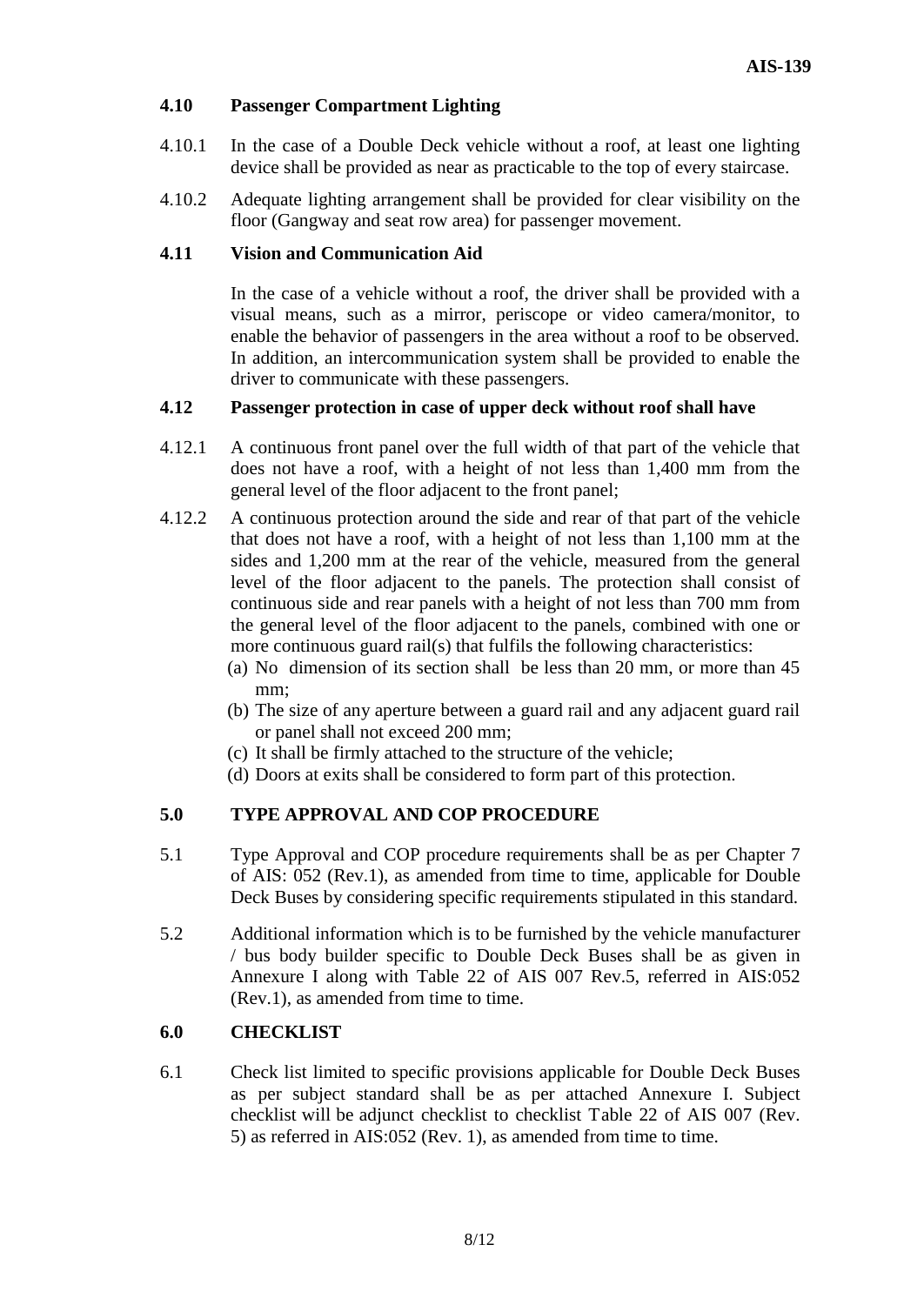#### **ANNEX I**

#### **INFORMATION ON TECHNICAL SPECIFICATIONS SPECIFIC TO DOUBLE DECK BUSES**

(To be submitted by the Vehicle Manufacturer/Body Builder to the Test Agency) (Along with Table 22 of AIS 007 (Rev. 5)

| 1.0  | <b>Details of Body</b>                                                                            |
|------|---------------------------------------------------------------------------------------------------|
| 1.1  | Special Category as per cl. 2.0 of AIS-052 (Rev.1),<br>(as amended from time to time): Type IV -  |
|      | Type I (with/without roof) / Type II / Type III*<br>* (applicable type to be selected from above) |
| 1.2  | No. of seats                                                                                      |
|      | a) Upper Deck                                                                                     |
|      | b) Lower Deck                                                                                     |
| 1.3  | No. of standee passengers on lower deck<br>(applicable for Type I and Type II)                    |
| 1.4  | Location of intercommunication Staircase                                                          |
| 1.5  | Location of Half Staircase                                                                        |
| 1.6  | No. and Location of service doors for lower deck                                                  |
| 1.7  | Seat Layouts for                                                                                  |
|      | a) Upper Deck                                                                                     |
|      | b) Lower Deck                                                                                     |
| 1.8  | No. of emergency exits:                                                                           |
|      | a) Upper Deck                                                                                     |
|      | b) Lower deck                                                                                     |
| 1.9  | Size and No. of escape hatches:                                                                   |
| 1.10 | Passenger Protection details (applicable for upper deck<br>without roof)                          |
|      | Front panel over the full width of the vehicle<br>a)                                              |
|      | Continuous protection around side and rear of the<br>b)<br>vehicle                                |
| 1.11 | Vision and communication aid (applicable for double<br>deck without roof)                         |
|      | Details of Vision aids<br>a)                                                                      |
|      | Details of communication aids<br>b)                                                               |

|             | Vehicle                   | Document No. (indicating also |
|-------------|---------------------------|-------------------------------|
| Test Agency | Manufacturer/Body Builder | revision status)              |
| Signature   | Signature                 |                               |
| Name        | Name                      |                               |
| Designation | Designation               |                               |
| Date        | Date                      | Sheet No.<br>of               |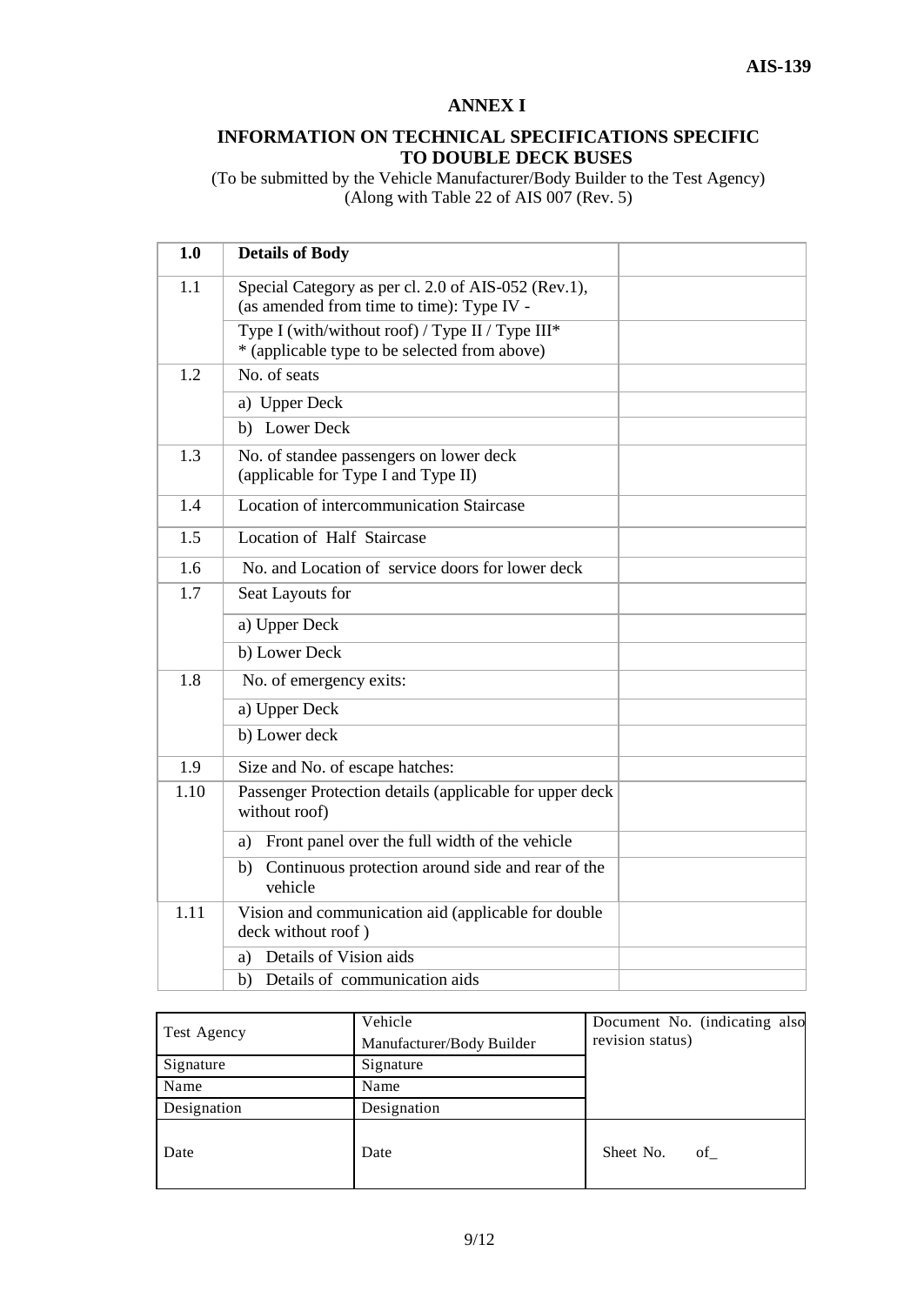#### **ANNEX II** (See Introduction) **COMPOSITION OF AISC PANEL\***

| <b>Convener</b>                               |                                                       |  |  |
|-----------------------------------------------|-------------------------------------------------------|--|--|
| Shri S. N. Dhole                              | Central Institute of Road Transport (CIRT)            |  |  |
| <b>Members</b>                                | <b>Representing</b>                                   |  |  |
| Shri D. P. Saste                              | Central Institute of Road Transport (CIRT)            |  |  |
| Shri A. Akbar Badusha/                        | The Automotive Research Association of India (ARAI)   |  |  |
| Shri V. P. Rawal / Shri K B Patil             |                                                       |  |  |
| Shri H N Bhalerao / Shri Ullas Babu           | Association of State Road Transport Undertakings      |  |  |
|                                               | (ASRTU)                                               |  |  |
| Shri S. A. M. Shaikh                          | Vehicles Research & Development Establishment         |  |  |
|                                               | (VRDE)                                                |  |  |
| Shri. S. Ravishankar/ Shri V Faustino         | SIAM (Ashok Leyland Ltd.,)                            |  |  |
| Shri. K. Naga Raju/ Shri V.G. Kulkarni        | SIAM (M & M Ltd, Truck & Bus Division)                |  |  |
| Shri Shrikant Joshi/ Shri S.S. Bhole          | SIAM (Tata Motors Ltd.)                               |  |  |
| Shri Girish S. Kodolikar                      | SIAM (Force Motors Ltd)                               |  |  |
| Shri Karthik Sarma/ Shri Arun Uchila          | SIAM (Volvo Buses India Pvt. ltd)                     |  |  |
| Shri Deepak Vashista/ Shri Sachin Bhat        | SIAM (SML Isuzu Ltd)                                  |  |  |
| Shri Atul Pahade                              | SIAM (VE Commercial Vehicles Ltd)                     |  |  |
| Shri Uday Harite                              | <b>Automotive Component Manufacturers Association</b> |  |  |
| Shri Z A Mujawar                              | Automotive Consultant (Independent)                   |  |  |
| Shri Uddhav Kate / Shri Sunil B.Kolhe         | Maharashtra SRTC                                      |  |  |
| Shri M.C.Kelageri/ Shri F.C.Hiremath          | Karnataka SRTC, Central office                        |  |  |
| Shri G.K.Nittali                              | North West KRTC, Central Office                       |  |  |
| Shri Shridhar Kalmadi                         | Corona Bus Manufacturers Pvt. ltd                     |  |  |
| Shri K. Srinivas Reddy /                      | Veera Vahana Udyog Pvt. Ltd.,                         |  |  |
| Shri Anudeep Kotte                            |                                                       |  |  |
| Shri K.S.Wilkhu                               | Indian Association of Bus Manufacturers (IABM)        |  |  |
| Shri Prasanna Patwardhan                      | Maharashtra Rajya Truck, Tempo, Tankers and           |  |  |
|                                               | Bus Vahatuk (MRTTTBV) Mahasangh                       |  |  |
| Shri Anil Garg/ Shri. Deepak Naik/            | School Bus Owners Association, Maharashtra            |  |  |
| Shri Ramesh Manien                            |                                                       |  |  |
| Shri Haresh Tank/                             | Collaborative Advance Research for Transportation     |  |  |
| Shri Ashok Kumar Rai                          | (CART)                                                |  |  |
| Shri Jayant Dixit / Shri G.L.Sharma           | Shree Damodar Coach Crafts Pt. Ltd., Goa/             |  |  |
|                                               | Shree Damodar Coach, Bangalore                        |  |  |
| Shri V. Radhakrishnan /<br>Shri A. Martin Raj | S.M. Kannappa Automobiles P ltd                       |  |  |
| Shri P V Kamat                                | M G Automobiles Pvt. Ltd                              |  |  |
| Shri Prabhu Salageri                          | VRL Logistics Ltd.                                    |  |  |

\* At the time of approval of this Automotive Industry Standard (AIS)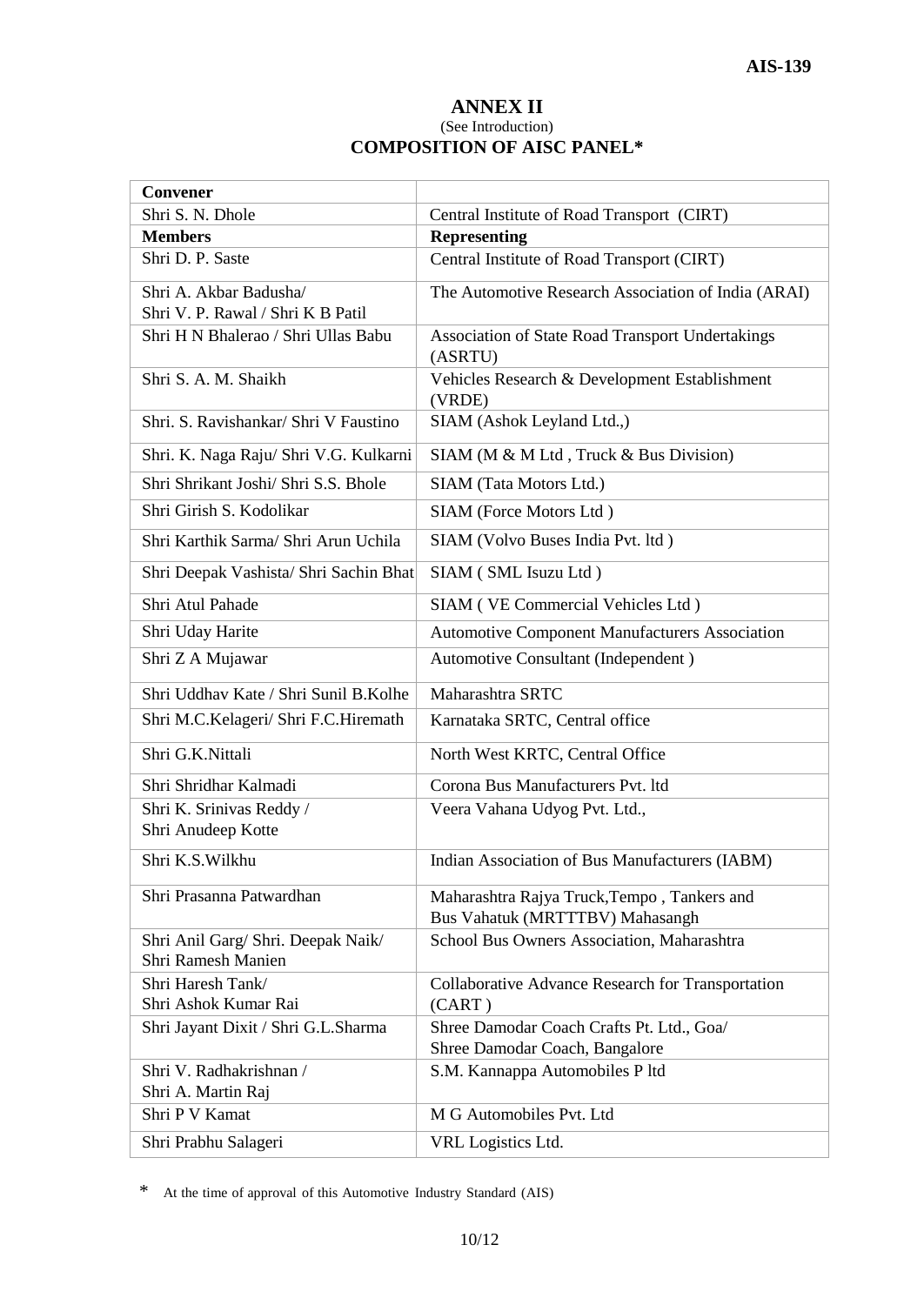#### **ANNEX III**

## (See Introduction)

## **Composition of AISC for Vehicles with GVW of more than 3.5 Tonnes \***

| Sr.<br>No.     | Composition                                                                                                           |                     |
|----------------|-----------------------------------------------------------------------------------------------------------------------|---------------------|
| 1              | Director, Central Institute of Road Transport (CIRT)                                                                  | Chairman            |
| $\overline{2}$ | Representative from Automotive Research Association of India (ARAI)                                                   | Member              |
| 3              | Representative from the Dept. of Heavy Industry, Ministry of Heavy<br>Industry & Public Enterprises (DHI, MoHI & PE)  | Member              |
| $\overline{4}$ | Representative from ministry of Road Transport & Highways (MoRTH)                                                     | Member              |
| 5              | Representative from Ministry of Petroleum & Natural Gas (MoPNG)                                                       | Member              |
| 6              | Representative from Ministry of Environment, Forest & Climate Change<br>& (MoEF & CC)                                 | Member              |
| $\tau$         | Representative from Bureau of Indian Standards (BIS)                                                                  | Member              |
| 8              | Representative from National Automotive Testing, Research and<br>Infrastructure project (NATRiP)                      | Member              |
| 9              | Representative from Vehicle Research & Development Establishment<br>(VRDE)                                            | Member              |
| 10             | Representative from International Centre of Automotive Technology<br>(ICAT)                                           | Member              |
| 11             | Representative from Indian Institute of Petroleum (IIP)                                                               | Member              |
| 12             | 3 Representatives from Society of Indian Automobile Manufacturers<br>(SIAM)                                           | Members             |
| 13             | 2 Representatives Automotive Component Manufacturers Association<br>(ACMA)                                            | Members             |
| 14             | 2 Representatives from State Transport Department on rotation on bi<br>annual basis                                   | <b>Members</b>      |
| 15             | Representative from Association of State Road Transport Undertakings<br>(ASRTU)                                       | Member              |
| 16             | Representative from Indian Construction Equipment Manufacturers<br>Association (ICEMA)                                | Member              |
| 17             | Representative from Tractors Manufacturers Association (TMA)                                                          | Member              |
| 18             | Representatives from Association/Organizations of Bus Body<br>3<br>Builders, Truck Body Builders and Trailer Builders | Members             |
| 19             | 2 Representatives from Associations/ Organizations of Fleet Operators<br>of Buses and Trucks, respectively            | Members             |
| 20             | Representative from Central Institute of Road Transport (CIRT)                                                        | Member<br>Secretary |

\* At the time of approval of this Automotive Industry Standard (AIS)